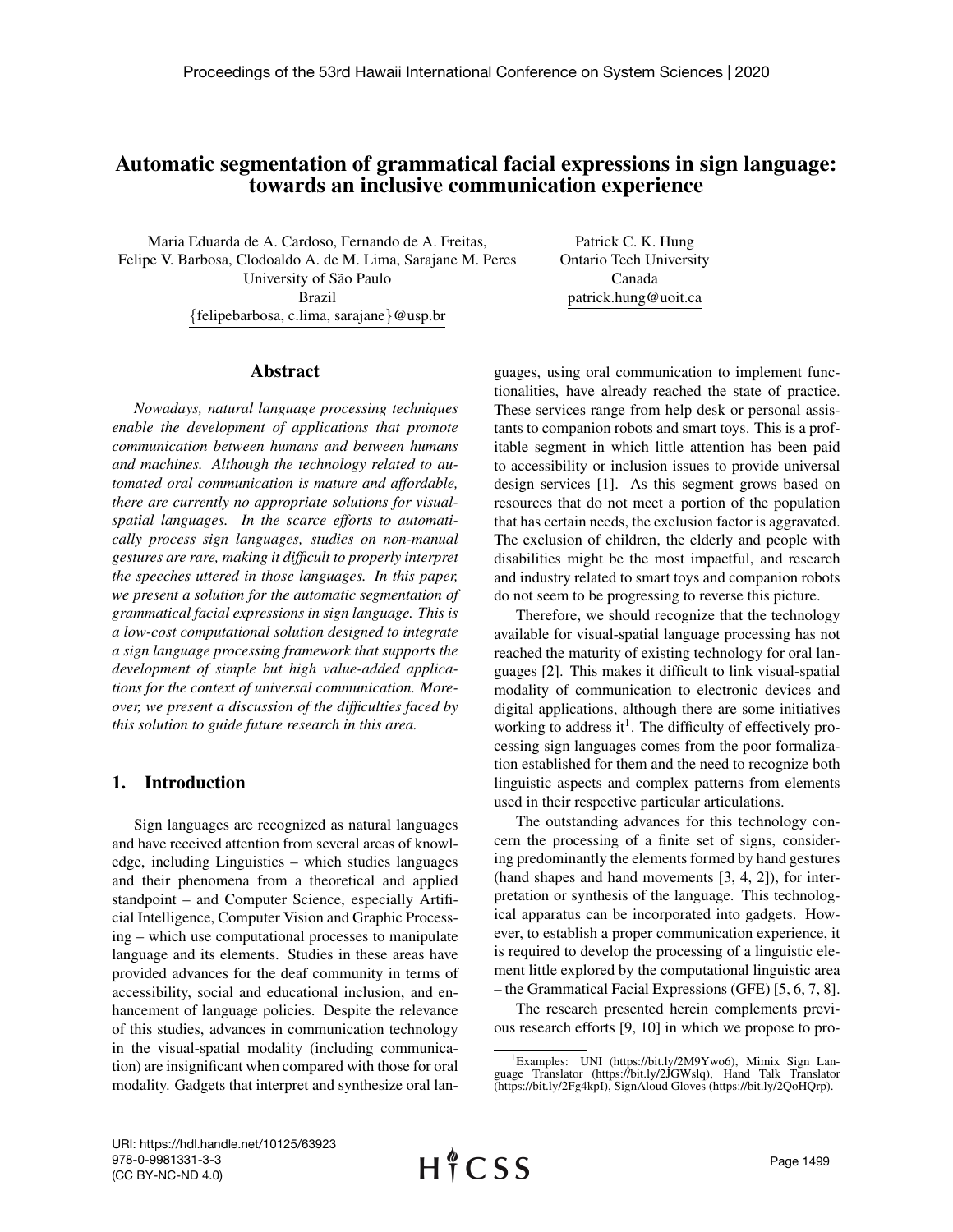cess sign language based on a modular and extensible framework (Figure 1). The framework comprises a series of pattern recognition modules, each one specialized in recognizing one element of a sign language, and a grammar module responsible for combining the outputs of the former modules and providing the meaning of a composition of elements [11]. This modular approach should not be seen as a definite solution for the automatic processing of sign languages since relevant questions concerning a natural language are left out. However, modularity and finite vocabularies allow the development of low-complexity computational applications that contribute to the mitigation of the social and digital exclusion of the "sign language commonwealth" [12, 13, 14, 15].



Figure 1. Basic ideas of a framework to provide sign language processing for building low-complexity applications. Dashed line: next step in the grammar module. Gray color: open issue.

In this paper, we explore the automatic segmentation of GFEs in phrases uttered in the Brazilian sign language (Libras). The task of segmentation concerns the labeling of video frames, which contain the production of sign language given by a person, according to the GFEs used in this language. In this work, this task was modeled as a multiclass classification problem solved with the Multilayer Perceptron (MLP) neural network<sup>2</sup>. Six GFEs, of the eight expressions used in Libras' syntactic constructs, compose the set of classes used in the classification problem. The remaining of this text is organized as follows: theoretical background (Section 2), which comprises basic concepts of GFEs, classification tasks and MLP neural networks; related work (Section 3); GFE segmentation problem definition (Section 4); experiments and results (Section 5); conclusions and next steps (Section 6).

#### 2. Theoretical background

#### 2.1. Facial expressions in sign languages

Facial expressions are part of human communication because they allow expressing emotions and transmitting affective information. However, in sign languages, facial expressions play an additional and essential role. They allow us to give meaning to what we say [11]; as a result, they are part of the construction of the discourse's syntax and semantics. In this process, they are called "grammatical facial expressions" (GFE). The GFEs are known as non-manual markers and are related to language-specific structures at the phonetic-phonological, morphological and syntactic levels [11, 19, 20, 21, 22]. At the phonetic-phonological level, GFEs have the role of differentiating those signs that have the same parameters in other constituent elements of the language (hand shapes, hand orientations, movements and location). At the morphological level, GFEs are applied as morphemic markers for purposes that include determining the intensity of an adjective or expressing superlative and comparative constructs. Finally, at the syntactic level, they determine interrogative, relative conditionals or topic phrases, mark focus or define polarities. In this paper, we are interested in processing the GFEs used at the syntactic level, since it could be pointed out as the most critical level in communication experiences.

Figure 2 shows the construction of phrases using signs with and without GFEs. If the phrase is performed using only the three signs "Mary", "like" and "fruit", it would represent a phrase grammatically wrong or an imprecise affirmative phrase – "Mary likes fruits". On the other hand, if GFEs are used, the phrases assume different meanings, e.g., a negative phrase, an y/ninterrogative phrase with topic or an y/n-interrogative phrase with topic and (negative) polarization. Other types of phrases at the syntactical level used in Libras are: wh-questions, doubt-questions, conditional expressions, relative expressions and focus.

Figure 3 shows two frames extracted from the video containing the utterance of the phrases "I go!" (left) and "I don't go!" (right), using affirmative and negative GFEs, respectively. Note that the same hand gesture (same sign) was performed in both frames, and the GFEs imposed the desired meaning for the discourse.

### 2.2. The classification task and the MLP neural networks

In the data mining field, the term "classification" defines the task of finding a mapping between datapoints from a dataset to classes in a set of known classes [23].

<sup>&</sup>lt;sup>2</sup>MLP-based hardware has been extensively explored in the specialized literature [16, 17]. The ease of embedding an MLP classifier in hardware, coupled with the efficiency of this neural network in classification recognition problems, motivates its application in this study. Hardware implementations contribute to improving security and privacy in gadgets, mainly in the toy computing contexts [18].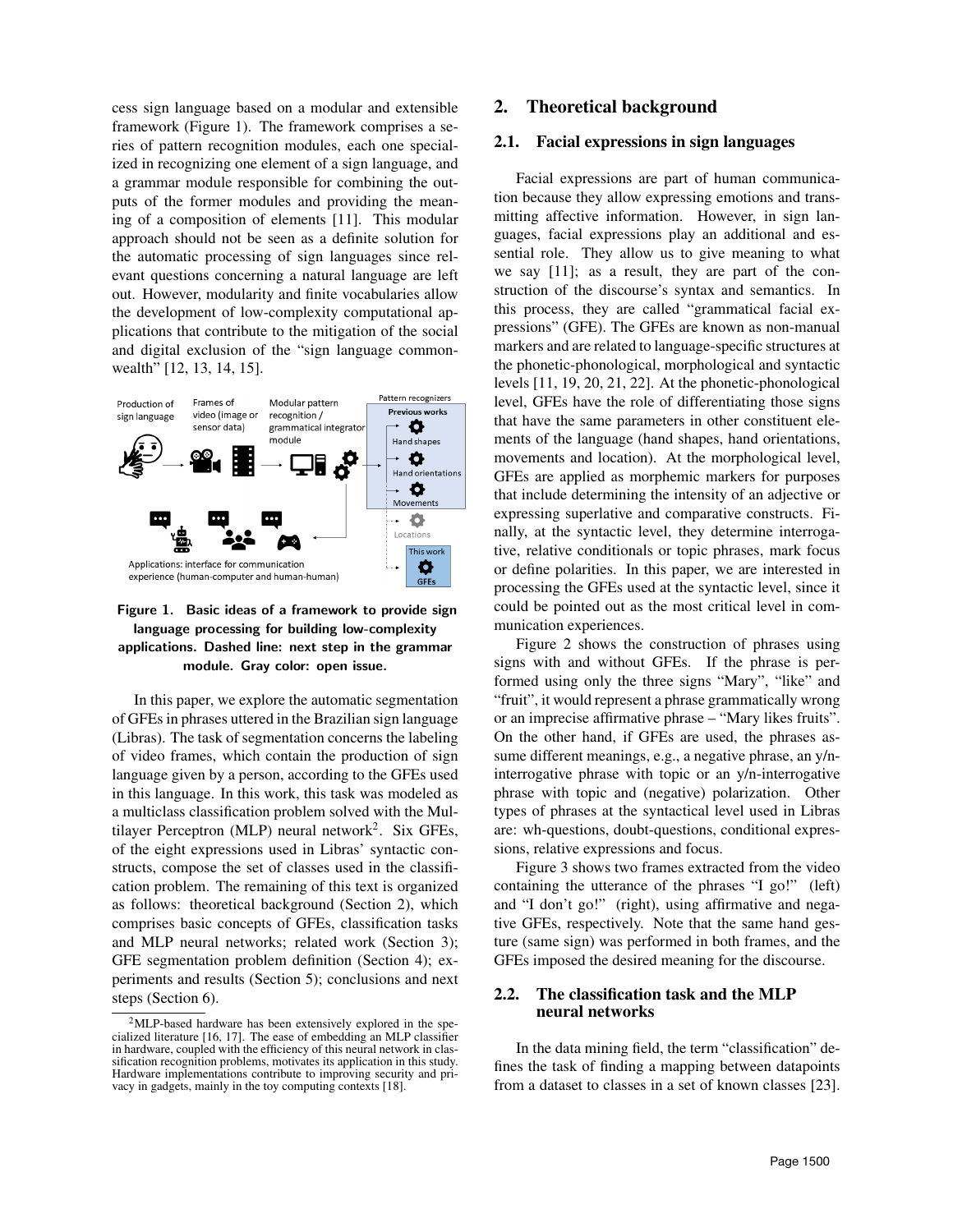| sign language<br>oral language | <b>MARY</b>                                         | <b>LIKE</b> | <b>FRUIT</b><br>Phrase grammatically wrong or imprecise phrase | <b>GFEs</b><br>signs                |
|--------------------------------|-----------------------------------------------------|-------------|----------------------------------------------------------------|-------------------------------------|
| sign language<br>oral language | <b>MARY</b><br>Mary does not like fruits.           | LIKE        | (negative)<br><b>FRUIT</b>                                     | <b>GFEs</b><br>signs                |
| sign language<br>oral language | topic<br><b>MARY</b><br>Mary, does she like fruits? | LIKE        | $interrogative - y/n$<br><b>FRUIT</b>                          | <b>GFEs</b><br>signs                |
| sign language                  | topic<br><b>MARY</b>                                | LIKE        | (interrogative - y/n)<br>(negative)<br><b>FRUIT</b>            | <b>GFEs</b><br><b>GFEs</b><br>signs |
| oral language                  | Mary, does not she like fruits?                     |             |                                                                |                                     |

Figure 2. Phrases in sign language using GFEs



Figure 3. GFEs performed in an affirmative phrase (left) and in a negative phrase (right) – frames from the Grammatical Facial Expressions Dataset [10]

Formally, this mapping occurs between a set of input datapoints ( $\vec{x} \in \Re^{D}$ ) to a finite set of labels ( $C_c$ ), in which  $D$  is the dimension of the input vector and  $c$  is the cardinality of the set  $C$ . The mapping is modeled in terms of a function:  $\Im : \Re^D \times W \to C$ , where W is a space of parameters adjustable through a supervised learning algorithm. In order to model a classification problem, the dataset is required to be previously labeled considering each class in  $C$  as a possible label. After the mapping is built, it can be applied to classify unknown datapoints.

The Multilayer Perceptron (MLP) neural network comprises a set of sensory neurons that constitutes its input layer; one or more hidden layers of neurons that perform signal processing through non-linear activation functions (differentiable at all points); an output layer with neurons that perform signal processing through non-linear or linear activation functions (differentiable at all points); and two sets of synaptic weights  $(W<sub>h</sub>$  and  $W_k$ ) associated to the hidden and output neurons, respectively, and that are in charge of inhibiting or enhancing the neurons input signals [24].

The MLP is a feedforward neural network commonly trained with an error backpropagation algorithm, which is based on the error correction rule known as "generalized Delta rule" [25, 24]. To implement the training process, this neural network architecture uses two types of signals [25]. The former is the functional signal, which is propagated from the neurons of the input layer to the neurons of the output layer, in a forward propagation model. The latter is the error signal, which is generated in the output layer and is propagated back through the network. Both signals are produced by weighting the output activation functions with the synaptic weights. The MLP training algorithm optimizes the sets of synaptic weights to find values that fit the mapping that solves the classification problem. The optimization process runs until the classification error produced at the network output reaches a target minimum limit.

## 3. Related work

Studies that focus on understanding the role of GFEs in the context of sign languages have been presented in the specialized literature [5, 6, 7, 8]. These studies reinforce that GFEs need to be considered in automatic sign language processing, otherwise sign language-oriented applications may cause expectations breaches or misconceptions about the discourse at hand. The relevance of GFEs has been confirmed, for instance, by studies in language disorders which affect deaf people. In order to diagnose language disorders, Marshall et al. [5] used phrases in which the lack of facial expression would alter the respective meaning. In the experiment, facial expression omissions and meaning changes through lack of facial grammar were used as part of the indicators of language impairment. The studies carried out by Benitez-Quiroz et al. [6, 7] focused on analyzing the consistency of the GFEs characterization in terms of facial joints (or fiducial points) applied to perform them. Sequences of videos with discourse in sign language were annotated to create a linguistic model. The resulting model proved to exist discriminant characteristics for at least nine phrases classes, which also highlights the relevance of the GFEs in sign languages. The impact of GFEs was measured in an experiment carried out by Kacorri and Huenerfauth [8]. In this experiment, the sign language discourse was analyzed by inserting GFEs in digital animations. The discourse synthesized in the animations was interpreted by a group of deaf people. The authors observed that the absence of facial expressions and the low frequency of their use compromise the discourse comprehension significantly.

Because of the relevance of GFEs for sign languages, researchers have recently turned their attention to automatically interpret them through pattern recognition techniques. However, the need to intensify research efforts in this task is still clear, since most research in automatic sign language processing focuses on the recognition of manual gestures. For an overview of this research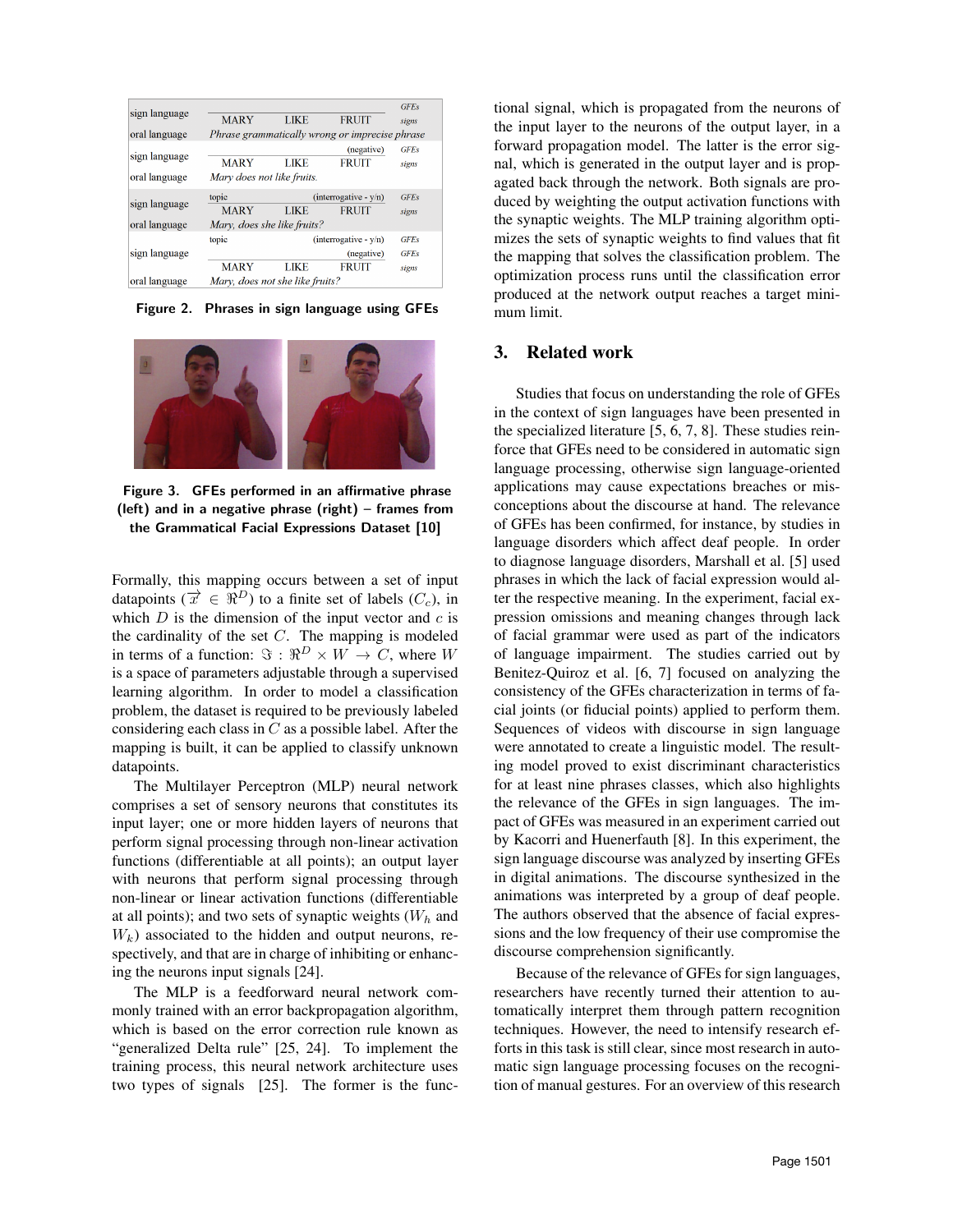context, the reports organized in specialized literature reviews [3, 4, 2] may be useful.

With respect to works similar to the one discussed herein, we highlight initiatives related to other sign languages [26, 27, 28, 29] and those in which the efforts were applied in the Libras' context [10, 30, 31, 32, 33]. Liu et al. [26, 27] have explored pattern recognition in the context of (six) GFEs from the American sign language (ASL) through statistical models. These authors pay attention to eyebrow shapes and periodic head nods and shakes, since such characteristics are relevant components of many non-manual grammatical markers in ASL. This approach achieved accuracy rates of about 85% in the pattern recognition task. The GFEs in the British sign language were studied by Caridakis, Asteriadis and Karpouzis [28]. In this work, Elman networks were applied to analyze patterns in five GFEs and the accuracy rates varied between 66% and 100%, depending on the complexity of the test. Some gestures of Indian sign language, which involve the execution of GFEs, were studied by Kumar, Roy and Dogra [29], using multiple classifiers (Hidden Markov Models and Gaussian Mixture) combined through an Independent Bayesian Classifier Combination model. This strategy achieved accuracy rates between 87% and 93%.

In the context of Libras, all works that were found have used the same corpus of videos – the Grammatical Facial Expressions Dataset [10, 30, 34]. This corpus was designed to support studies related to binary segmentation – separating frames of video with a particular GFE from frames of video with other GFE or neutral expression. Therefore, in most of the works, the results were reported in terms of F-score. The works of the proponents of the corpus [10, 30] show results of GFE segmentation implemented by using MLP. In particular, Freitas et al. [30] describe an extensive setup of feature extraction and experiments in both contexts, speechmaker-dependent and speechmaker-independent. The F-score obtained in the experiments varied between 0.68 and 0.97, in speechmaker-dependent contexts, and between 0.67 and 0.95 in speechmaker-independent contexts. These authors have also been concerned with providing a detailed analysis of the complexity of GFEs and their impact on segmentation results. A strategy to estimate parameters in differential equation models, which describe non-linear trajectories of longitudinal data, is presented by Hu and Treinen [33]. The authors analyzed their strategy using the mouth movement of the Libras GFEs. Although this work did not aim to classify GFEs, it is interesting to show existing patterns in using GFEs. For instance, they concluded that, to analyze the mouthing behavior in a Libras phrase, it would be more informative to investigate the trajectory decay time

than the trajectory cycle length. The last two related works are studies whose focus was to analyze the capacity of strategies while solving the classification task. Unlike Freitas et al. [10, 30] and our work, these authors are not concerned with the study of sign language *per se*. In the work presented by Uddin [31], Random Forests were applied, achieving F-scores between 0.97 and 1 for experiments including speechmakers in the training and test dataset. Bhuvan et al. [32] applied four techniques: MLP and Radial Base Function neural networks, Bayesian classifiers and Random Forests. Their best results achieved F-scores of 0.9 with MLP neural networks and Random Forests. However, the authors provided few details about the setup of the experiments.

#### 4. Problem definition

The GFEs considered in this paper belong to a finite set of  $n + 1$  types of grammatical facial expressions  $GFE = \{GFE_1, GFE_2, \ldots, GFE_n, GFE_{n+1}\},\}$  in which  $GFE_{n+1}$  is the neutral facial expression. An instance of a GFE is described by a set of  $m(x, y)$ -points  $P = \{p_1, p_2, \ldots, p_m\}$ , extracted from the human face and arranged in a bidimensional space (Figure 4). Next, let a video be a sequence of frames  $S = \{q_1, q_2, \ldots,$  $q_T$ , in which T is the length of the sequence and q is a video frame containing the face image of a person performing a GFE while uttering a discourse in sign language. The aim of the classification model is to point out which GFE occurs in each video frame. Assuming that the classification model will perform its task successfully, sequences of video frames will be classified as containing a  $GFE_i$ , with  $i = \{1, \ldots, n+1\}$ , representing the solution to the GFE segmentation problem.



Figure 4. The 100  $(x, y)$ -points extracted from the human face. The points marked with red crosses are the fiducial facial points used in this work.

A vector representation for the faces in the video frames is used as input for a multiclass classification model. This representation is based on the set of points P or on features derived from them. Thus, a face contained in a video frame is represented as a  $(c*m)$ -vector, i.e., the dimension of the input space depends on the number of characteristics (c) describing a point and the number of points  $(m)$  in  $P$ . For instance, as illustrated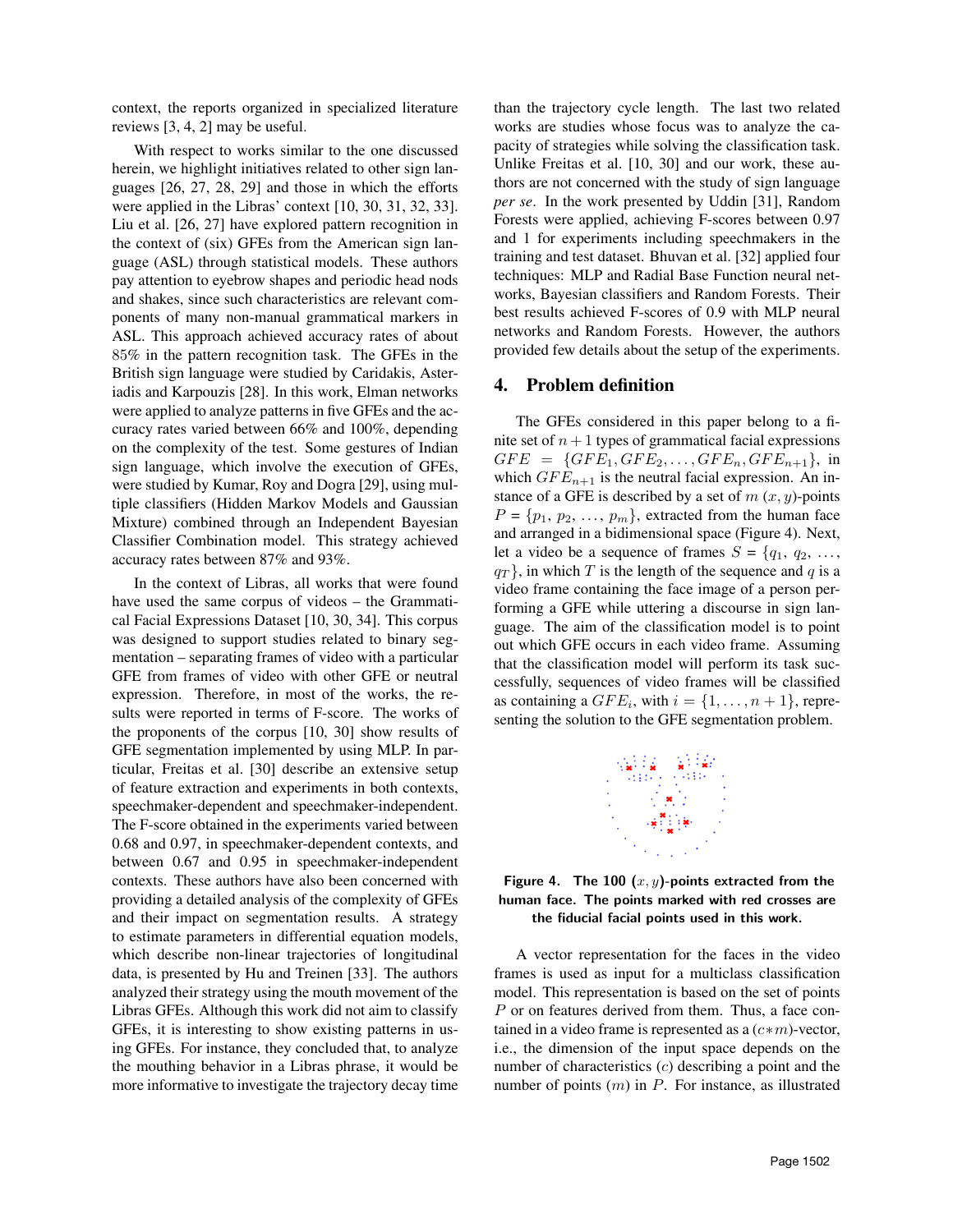by the red crosses in Figure 4, if one considers nine  $(x, y)$ -points extracted from the face  $(c = 2$  and  $m = 9)$ , then the vector representing the face in the video frame q is  $\vec{x_q} = \{x_1, y_1, x_2, y_2, \ldots, x_9, y_9\}$ . In this case, the classification model works in a 18-dimension space.

The classifier models proposed herein consider the GFE segmentation problem under the temporal aspect. However, since traditional MLP does not have mechanisms for processing temporal information, it is necessary to embed it in the vector representation. For this, consider the sequence  $S$  as a time-varying signal whose variation relates to the movement of the facial fiducial points (e.g., eyebrows or lips movement) or to the movement of the head. The information contained in this signal can be incorporated into a vector representation through a windowing procedure. When applying this procedure, the vector representation for the frame  $q_t$  becomes the concatenation of some frames before and after it in the sequence  $S$ . Thus,

$$
\overrightarrow{x_{q_{t}}} = \{x_{q_{t-1/2}1} \ldots, x_{q_{t-1}}, x_{q_{t}}, x_{q_{t+1}}, \ldots, x_{q_{t+1/2}1}\},\
$$

in which −→  $x_{q_t}^{l'}$  is a vector representation for a windowed datapoint, each  $x_q$  is as defined before,  $x_{q_t}$  is the frame of interest<sup>3</sup> for which a class  $(GFE_i)$  will be associated, l is the size of the window and  $t =$  $\{[l/2] \ldots, T - [l/2]\}$  shows the position of  $x_q$  in S. The windowing procedure creates a  $(l * c * m)$ -input space.

#### 5. Experiments and results

In this paper, the automatic segmentation of GFEs was modeled as a multiclass classification problem and an MLP was adopted to treat this problem. This strategy was tested through experiments established in speechmaker-dependent and speechmaker-independent contexts, following the strategy presented by Freitas et al. [30]. We created two problems with different levels of complexity: a multiclass problem that comprises two GFEs and the neutral expression, totaling three classes (*Experiment*  $#1$ ); and a multiclass problem that comprises six GFEs and the neutral expressions, totaling seven classes (*Experiment* #2). The idea was to evaluate the suitability of using these classification models in the construction of applications that involve the recognition of several GFEs at once. In this section, we present the dataset used in the experiments, the preprocessing procedures applied to the data, the setup of the experiments and the results.

#### 5.1. Grammatical facial expressions dataset

The Grammatical Facial Expressions dataset<sup>4</sup> [10, 30, 34] was used in the experiments reported herein. This dataset contains 18 videos referring to two speechmakers uttering phrases in Libras, using nine GFEs. Such videos were recorded with the Microsoft Kinect sensor, using a capture rate of approximately 30 frames per second. In each video, a speechmaker performs five repetitions of five phrases in Libras, which require the performing of at least one GFE among those used in that language. The information regarding facial expressions is stored through 100 spatial coordinates  $(x, y, z)$ of the face contour and face fiducial points located in the eyes, nose, eyebrows and mouth. In this dataset, each frame of video was manually labeled by a sign language expert. Labeling refers to the occurrence of GFEs and it can be used as ground truth for classification models evaluation. The occurrence of a GFE is labeled as a positive class, and the absence of it is labeled as a negative class. In this way, a sequence of frames with the label "1" shows a video segment in which a GFE is being used. Therefore, this is a dataset prepared for supporting experiments in binary segmenting problems (separation of the occurrence of a GFE from the occurrence of other GFE or the neutral expression) $5$ .

We adapted the original dataset to support experiments related to multiclass classification problems. Originally, the phrases related to each GFE formed a subset of data used to train a model whose aim was to find a specific GFE in a phrase. In Figure 5, the upper two squares illustrate two disjoint subsets of data used to train two classification models with specific purposes: a model to segment the affirmative GFE (square to the left in the figure); a model to segment the negative GFE (square to the right in the figure). In this figure, each subset of data comprises one type of phrase. Phrases A and B are explicitly illustrated. The phrases are composed of frames regarding neutral expressions (class −) and by frames regarding a specific GFE (class  $+$ ). The square at the bottom of the figure refers to the adapted dataset. Both subsets of data used to support two binary classification problems were placed together to form a bigger subset of data suitable to train a multiclass classification model. In this case, the problem comprises three classes: neutral expression (class 0), GFE affirmative (class 1) and GFE negative (class 2).

The Grammatical Facial Expression dataset comprises nine GFEs. However, some of the phrases chosen to represent conditional expressions, relative expres-

<sup>&</sup>lt;sup>3</sup>Representations with frame of interest at the beginning of the window or at the end of the window are also possible.

<sup>4</sup>https://archive.ics.uci.edu/ml/datasets/Grammatical+Facial+Ex pressions

<sup>5</sup>The translation of all phrases from Libras to English is presented by Freitas et al. [30].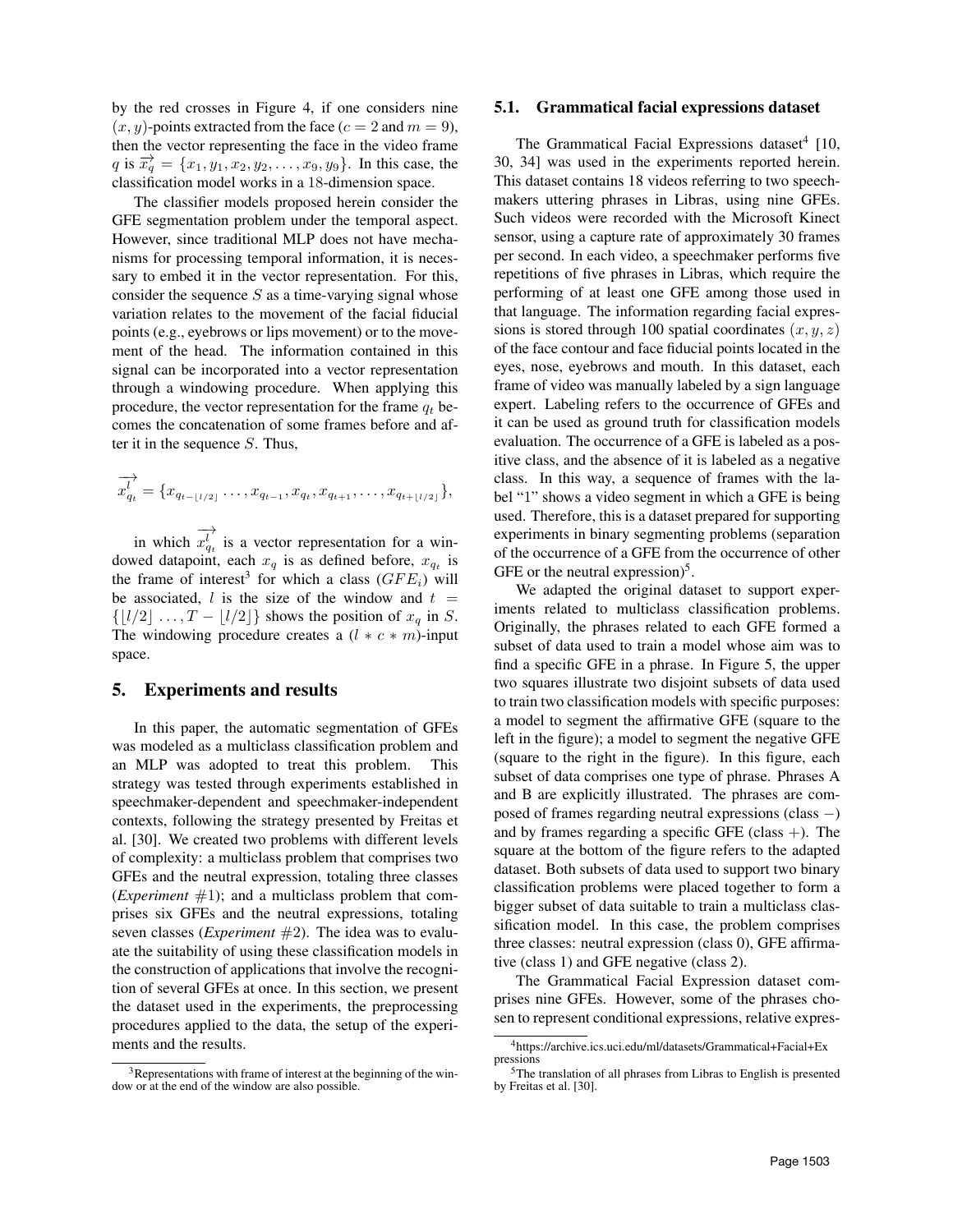

Figure 5. Subset of data used to build: two binary classification models (top) and a multiclass classification model (bottom)

sions, and topics also involved a second GFE in another segment of the utterance. A similar example to what occurs in the dataset is shown in the third phrase of Figure 2. The occurrence of the second GFE was labeled as a negative class. To also consider such phrases in the study presented herein, it would be necessary to re-label the entire dataset, since the labeling procedure is a subjective task and should be done following the same pattern for all frames (and phrases) [35, 36]. Because of this fact, such types of phrases have been excluded from the scope of this paper. Following what has been mentioned above, we have constructed 16 new subsets of data that involve the GFEs: wh-questions, y/n-questions, doubt questions, affirmative, negative and focus. Of these, 15 subsets comprise two-to-two combinations of six GFEs, and one subset comprises the combination of all GFEs.

#### 5.2. Data preprocessing

Data from the Grammatical Facial Expressions dataset were made available in their raw state. Thus, we applied the following preprocessing procedures to adequate the data to the requirements of our study: normalization and displacement; attribute selection; feature extraction; vector representation and data windowing.

The normalization procedure adjusted the  $(x, y)$ coordinates of each video frame within a unit hypercube. The displacement procedure centralized the coordinates in relation to the speechmaker's nose coordinates. We applied these procedures to scale down the effects of the variations (zoom in, zoom out and body displacements) of the speechmakers positions in relation to the sensor. The attribute selection concerns the choice of fiducial points to be used in the face's representation. We have used the same points used by Freitas et al. [30]. In this work, the authors analyzed the correlation between the 100 face fiducial points captured while the GFEs were performed. The results revealed the eight fiducial points needed to represent the variation in the facial movements that would be relevant in the GFEs discrimination: two points in each eyebrow and four points in the mouth (see the red points in Figure 4). We used the eight facial fiducial points and the Euclidean distances calculated between these points as descriptive features. Finally, we built two types of vector representation. The first type is composed of the  $(x, y)$ -coordinates of the eight facial fiducial points. The second type is composed of the distances calculated between such points. The temporal information was incorporated into the vector representation following the formalization presented in the Section 4.

#### 5.3. Experiments setup

We carried out the experiments with two main purposes: (a) analyzing the suitability of the MLP for GFE automatic segmentation; and (b) studying the complexity of segmenting multiple GFEs.

We adopted the holdout method. In this method, the dataset must be split into two subsets, one for the model's training phase and one for the model's test phase. To build these subsets, the video frames referring to the five repetitions of three phrases related to the GFEs under analysis were assigned to the training set, and the video frames referring to the five repetitions of the two remaining phrases were used to compose the subset for testing. This division resulted in a relatively balanced training set compared to the test set. This is a good scenario for the experiments since the classification model has good learning conditions and more realistic test conditions. The ratio of the number of video frames in both subsets, to each GFE and each speechmaker, is shown in the Figure 6. The training and test subsets' information are presented separately. In this figure, the dark colors refer to the relative number of video frames pertaining to the GFE segments, and the light colors refer to the same idea for video frames with neutral expressions. In general terms, the speechmaker B utterances are longer than those produced by the speechmaker A. However, the former produced fewer video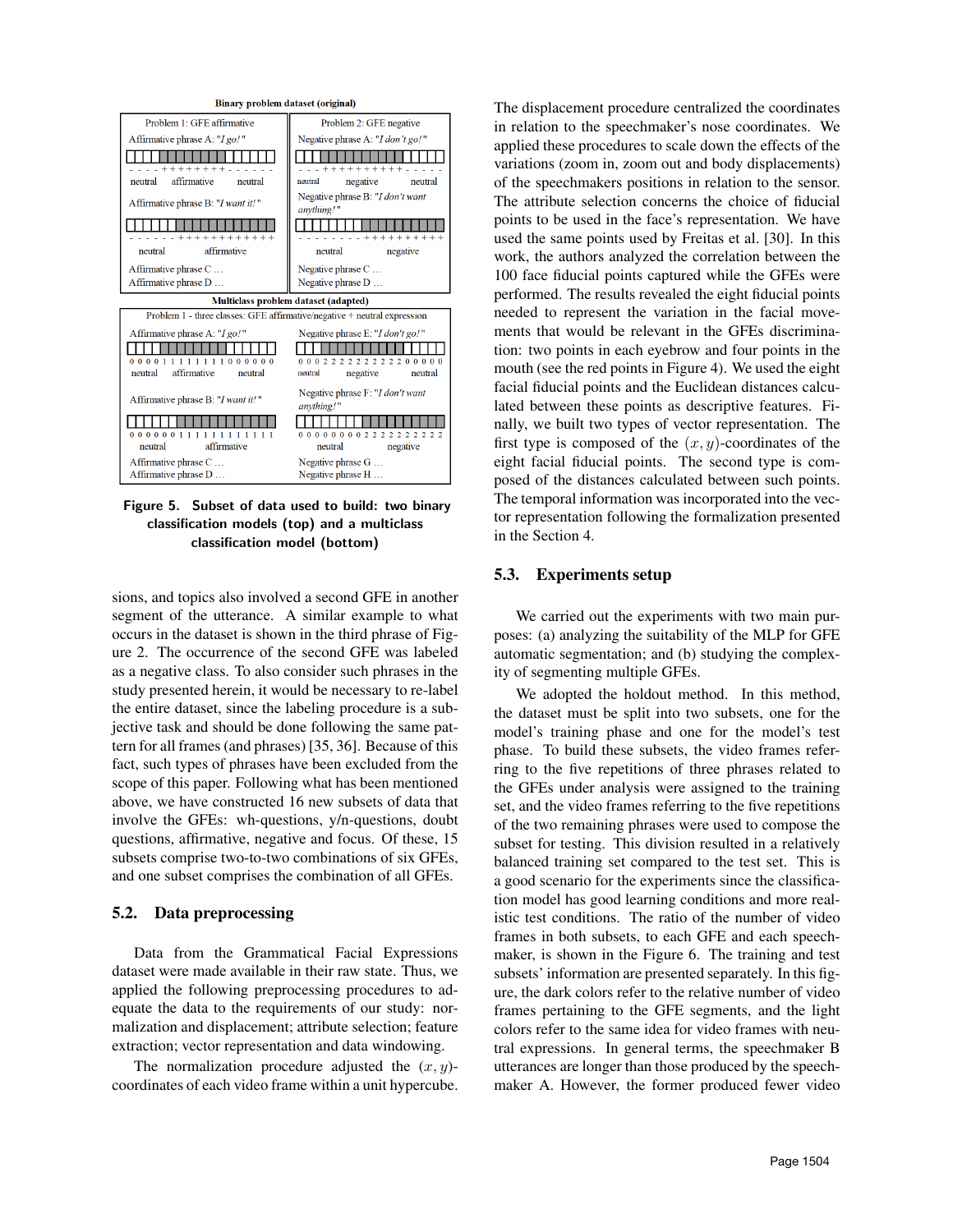frames with neutral expressions (45% of frames from the speechmaker A are in GFEs segments; only 37% of frames from the speechmaker B compose the segments of GFEs). Except for the GFE wh-question case, the speechmaker B produced longer segments with GFEs, mainly when performing the GFEs for doubt-questions, negative phrases and to express focus.



Figure 6. The ratio of the number of video frames in training and test subsets

The MLP architectures were built with one hidden layer, whose number of neurons was set to the mean between the number of neurons in the input layer and the number of neurons in the output layer [37]. The number of neurons in the input layer depends on the vector representation, the adoption of the windowing procedure and the size of the window when it is adopted. We adopted windows with three, five and nine frames. The number of neurons in the output layer was set equal to the number of classes: three in the *Experiment* #1 and seven in the *Experiment* #2. We trained and tested a set of MLPs using: 0.01, 0.1 and 0.5 for the learning rate, and 500 and 3, 000 for the number of epochs.

#### 5.4. Results and discussion

*Experiment*  $#1$  addressed a multiclass classification problem related to two GFEs and neutral expressions. The classification models created under the conditions presented in the Section 5.3 produced similar results, except for those models trained with no-windowed data whose results were unsatisfactory. The results reported here were obtained considering: windows of size 3, rate of learning in 0.1, 3, 000 epochs of training, random initialization for the MLP synaptic weights and 10 runs for each combination of GFEs. Table 1 shows the results obtained with the two data representations, in the speechmaker-dependent context (training and test phases were carried out with data produced by the same speechmaker).

| Table 1. Accuracy for multiclass classification,         |
|----------------------------------------------------------|
| considering two GFEs and neutral expression and the      |
| speechmaker-dependent context ( $\mu$ : mean; $\sigma$ : |
| standard deviation)                                      |

| <b>GFEs</b>   |                    | coordinates | distances |          |      |  |
|---------------|--------------------|-------------|-----------|----------|------|--|
|               | $\mu$              | $\sigma$    | $\mu$     | $\sigma$ |      |  |
| Speechmaker A |                    |             |           |          |      |  |
| affirmative   | doubt-quest.       | 0.87        | 0.01      | 0.88     | 0.01 |  |
| affirmative   | focus              | 0.88        | 0.01      | 0,90     | 0.01 |  |
| affirmative   | negative           | 0.84        | 0.01      | 0.85     | 0.00 |  |
| affirmative   | wh-quest.          | 0.89        | 0.01      | 0.88     | 0.01 |  |
| affirmative   | $y/n$ -quest.      | 0.89        | 0.01      | 0.88     | 0.01 |  |
| doubt-quest.  | focus              | 0.96        | 0.00      | 0.96     | 0.00 |  |
| doubt-quest.  | negative           | 0.93        | 0.00      | 0.92     | 0.01 |  |
| doubt-quest.  | wh-quest.          | 0.94        | 0.00      | 0.93     | 0.00 |  |
| doubt-quest.  | $y/n$ -quest       | 0.94        | 0.00      | 0.94     | 0.00 |  |
| focus         | negative           | 0.95        | 0.00      | 0.95     | 0.01 |  |
| focus         | wh-quest.          | 0.95        | 0.00      | 0.96     | 0.00 |  |
| focus         | $y/n$ -quest.      | 0.97        | 0.00      | 0.96     | 0.00 |  |
| negative      | wh-quest.          | 0.93        | 0.00      | 0.91     | 0.01 |  |
| negative      | $y/n$ -quest.      |             | 0.00      | 0.91     | 0.01 |  |
| wh-quest.     | 0.95               | 0.01        | 0.95      | 0.01     |      |  |
|               | Global mean        | 0.92        | 0.04      | 0.92     | 0.04 |  |
|               | Speechmaker B      |             |           |          |      |  |
| affirmative   | doubt-quest.       | 0.77        | 0.02      | 0.73     | 0.01 |  |
| affirmative   | focus              | 0.70        | 0.01      | 0.71     | 0.02 |  |
| affirmative   | negative           | 0.60        | 0.02      | 0.58     | 0.02 |  |
| affirmative   | wh-quest.          | 0.73        | 0.01      | 0.71     | 0.02 |  |
| affirmative   | $y/n$ -quest.      | 0.81        | 0.01      | 0.78     | 0.01 |  |
| doubt-quest.  | focus              | 0.91        | 0.01      | 0.85     | 0.01 |  |
| doubt-quest.  | negative           | 0.80        | 0.01      | 0.74     | 0.02 |  |
| doubt-quest.  | wh-quest.          | 0.89        | 0.01      | 0.87     | 0.01 |  |
| doubt-quest.  | $y/n$ -quest       | 0.81        | 0.01      | 0.88     | 0.01 |  |
| focus         | negative           | 0.72        | 0.03      | 0.63     | 0.01 |  |
| focus         | wh-quest.          | 0.87        | 0.00      | 0.87     | 0.00 |  |
| focus         | $y/n$ -quest.      | 0.92        | 0.01      | 0.89     | 0.01 |  |
| negative      | wh-quest.          | 0.75        | 0.02      | 0.76     | 0.01 |  |
| negative      | y/n-quest.         | 0.82        | 0.03      | 0.82     | 0.02 |  |
| wh-quest.     | $y/n$ -quest       |             |           | 0.90     | 0.01 |  |
|               | <b>Global mean</b> | 0.80        | 0.09      | 0.78     | 0.01 |  |

The results listed in Table 1 show the difficulty faced by the multiclass classification models when analyzing the expressions performed by speechmaker B, as already observed in the tests with the binary classification problem presented by Freitas et al. [30]. According to these authors, the facial expressions performed by speechmaker A are more demarcated, i.e., their strengthened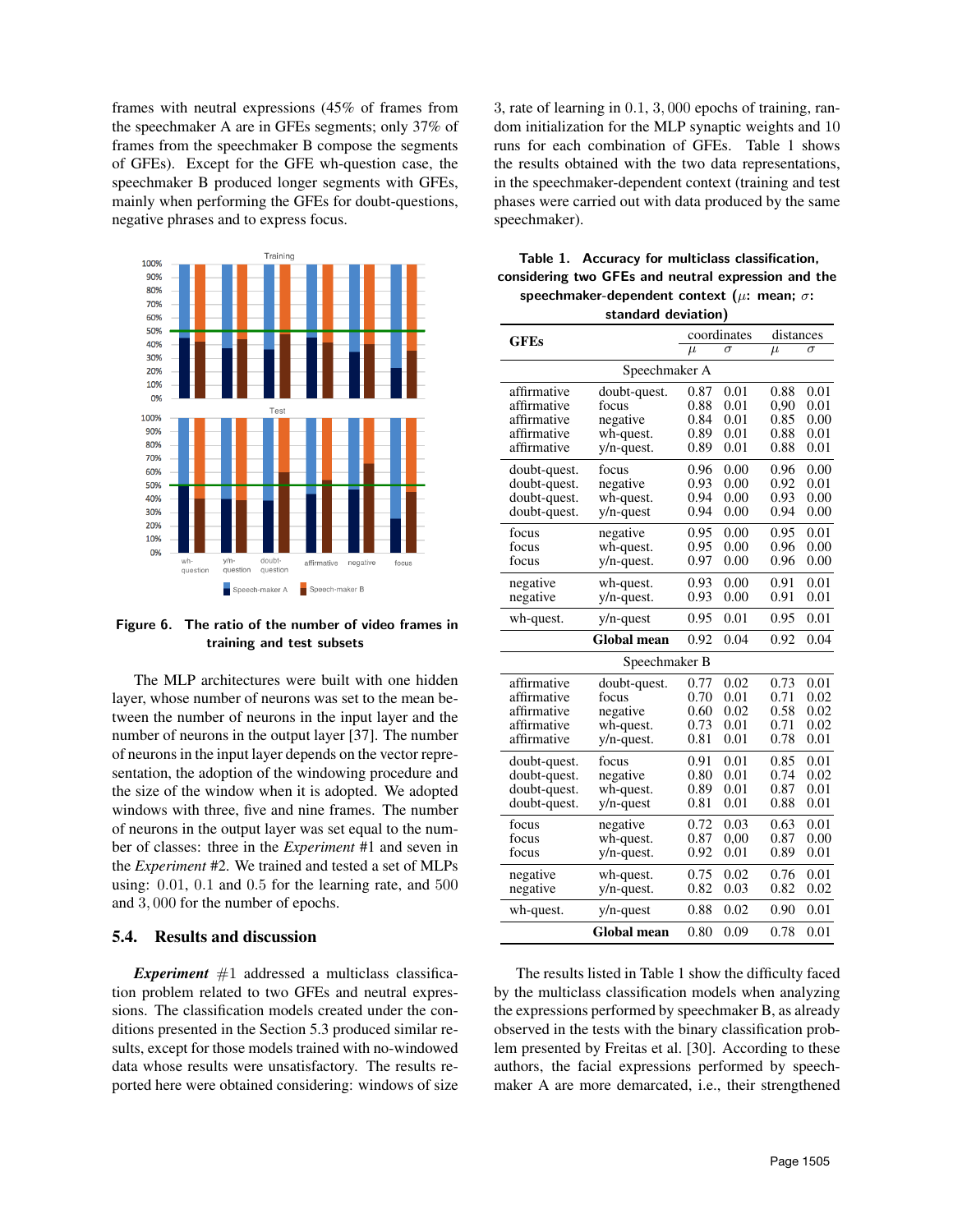facial movements create a simpler decision surface for the classification models. Based on the experiments, it can be observed that the analysis of head movements presents greater complexity since the classifiers presented the lowest accuracy values when affirmative and negative GFEs were involved in the decision problem. This decrease in the classification model accuracy can be attributed to the smoothing of the movements produced by the offset preprocessing procedures. A method for nullifying shifts in body movements while preserving the intensity of head movements should be adopted to address this weakness in the proposed approach. Finally, the best results were obtained for problems involving the GFEs focus and y/n-question, in which there are upward eyebrow movements and head tilt down, and eyeopening in the case of focus. Furthermore, we observed that the GFE doubt-question, characterized by eyes and mouth contraction, also represents an easy problem for the classification model.

In tests concerning the speechmaker-independent context, the classification models are trained with phrases from one speechmaker and tested with phrases from the other. In these tests, the classification models lost performance. The best results are shown in Table 2. We reported only results with a mean accuracy greater than 0.6. The cases in which this lower limit was not reached were considered unsatisfactory. No test case reached this threshold for classification models trained with phrases from speechmaker A and tested with phrases from speechmaker B. As in the results previously discussed, in this case, the GFEs used in doubtquestion, y/n-question and for expressing focus appear as representatives of an easier problem to solve.

Table 2. Accuracy for multiclass classification, considering two GFEs and neutral expression and the speechmaker-independent context ( $\mu$ : mean;  $\sigma$ :

| standard deviation) |
|---------------------|
|                     |

| <b>GFEs</b>            |                                                 | coordinates |       | distances |      |
|------------------------|-------------------------------------------------|-------------|-------|-----------|------|
|                        | $\mu$                                           | σ           | $\mu$ | σ         |      |
|                        | speechmaker B (training) / speechmaker A (test) |             |       |           |      |
| affirmative            | doubt-quest.                                    | 0.66        | 0.11  | 0.65      | 0.04 |
| affirmative            | focus                                           | 0.65        | 0.00  | 0.65      | 0.01 |
| doubt-quest.           | focus                                           | 0.85        | 0.04  | 0.79      | 0.03 |
| doubt-quest.           | negative                                        | 0.66        | 0.06  | 0.70      | 0.02 |
| doubt-quest.           | wh-quest.                                       |             |       | 0.64      | 0.03 |
| doubt-quest.           | $y/n$ -quest.                                   | 0.63        | 0.15  | 0.64      | 0.07 |
| focus                  | wh-quest.                                       | 0.67        | 0.05  | 0.68      | 0.08 |
| $y/n$ -quest.<br>focus |                                                 | 0.70        | 0.05  | 0.72      | 0.07 |
| wh-quest.              | $y/n$ -quest.                                   | 0.61        | 0.15  |           |      |

In summary, combinations of GFEs characterized by particular eye and mouth shapes and upward eyebrow movements represent easier pattern recognition problems. On the other hand, more difficult problems are those in which the fiducial points belonging to the eyes and mouth are neutral or those involving the recurrent movement of the head. The characterization of GFEs in terms of facial element shapes and head movements is presented in Table 3<sup>6</sup>. In this table, the first three lines are related to the most easily identified GFEs.

Table 3. GFEs characterization in terms of facial elements shapes and head movements

|                | cientente onapes ana neaa movemento |                   |           |        |  |  |  |  |
|----------------|-------------------------------------|-------------------|-----------|--------|--|--|--|--|
| <b>GFEs</b>    | eyebrows                            | head              | eyes      | mouth  |  |  |  |  |
| doubt-question |                                     |                   | $^{\ast}$ | $\ast$ |  |  |  |  |
| focus          |                                     |                   |           |        |  |  |  |  |
| y/n-question   |                                     |                   |           |        |  |  |  |  |
| wh-question    |                                     |                   |           |        |  |  |  |  |
| negative       |                                     | $\leftrightarrow$ |           |        |  |  |  |  |
| affirmative    |                                     |                   |           |        |  |  |  |  |

The *experiment*  $#2$  addressed the six GFEs and the neutral expression. The classification models reached the mean accuracy of 0.91 and 0.75 for speechmakers A and B, respectively, in the speechmaker-dependent context. For both cases, the standard deviation was 0.01. These results show that the increase in the number of GFEs did not represent a significant increase in the problem's complexity seeing that, for the speechmaker A case, the obtained accuracy is close to the global mean accuracy obtained in *experiment* #1; although the accuracy for the speechmaker B has dropped compared to the respective global accuracy in *experiment* #1, the performance drop is small compared to the number of expressions that became part of the problem.

We can conduct a more detailed analysis of the complexity of segmenting the six GFEs by analyzing the classification errors. Confusion matrices support this type of analysis, and two examples obtained from *experiment*  $#2$  are shown in Figures 7 and  $8^7$ . In such matrices, the errors are presented in relative values, i.e., for each GFE, the cells on the main diagonal refer to the percentage of correct classifications. In the first case (Figure 7), data from speechmaker A is under analysis. All error occurrences involve neutral expressions, and most of them are related to the indication of the neutral expression in a video frame in which a GFE occurs. For the second case (Figure 8), in which data from speechmaker B are considered, the phenomenon repeats for most errors. This phenomenon is partly related to the

 $6\uparrow$  - upward movement;  $\downarrow$  - downward movement;  $\leftrightarrow$  - rightward and leftward movement;  $\updownarrow$  - upward and downward movement; \* - compression;  $\diamond$  - opening;  $\ominus$  - withdrawal;  $\cap$  - downward mouth corners.

<sup>7</sup>The variation observed in the accuracy of the different runs performed for each set of classification models was small enough to support the generalization of the conclusions obtained from an example of a confusion matrix.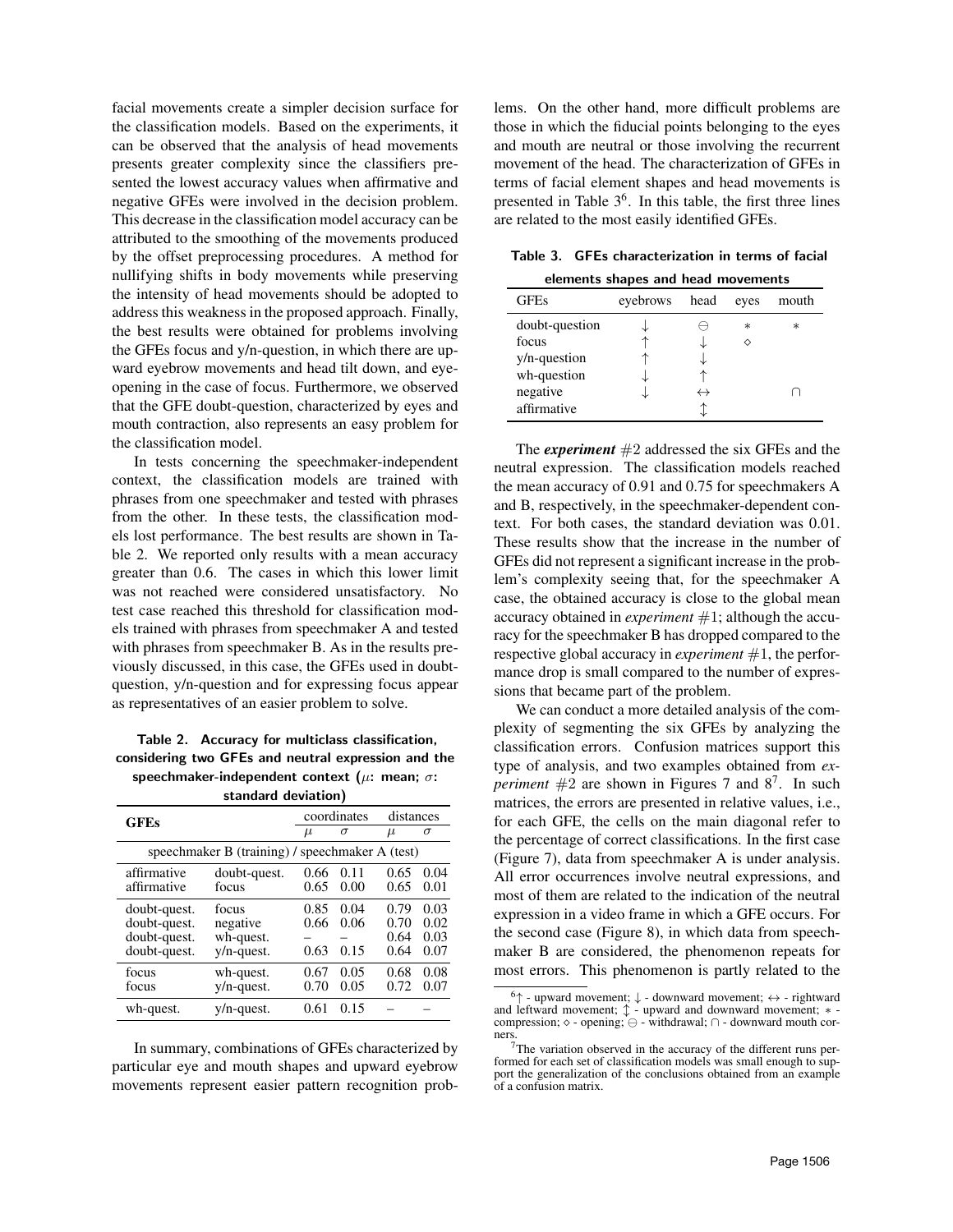occurrence of errors in the transitions between the segments of GFEs and segments of neutral expressions. On average, 85% of the classification errors in the speechmaker A case occur in three frames that either precede or succeed a segment transition. For speechmaker B, on average, 50% of the errors occur under the same conditions. The exceptions occur in video frames containing the negative GFE, since part of them were classified as belonging to the class of GFE that express focus. The characterizations of such GFEs are different from each other (see Table 3), which raises the hypothesis that the problem is the representation of head movements. In addition, notice that the complexity associated with GFEs negative and affirmative is confirmed in this experiment. However, for GFEs that do not involve head recurrent movements, the results of the classification models varied similarly to the results observed in *experiment* #1.

|                 |                                                   | real class  |       |       |       |       |       |       |
|-----------------|---------------------------------------------------|-------------|-------|-------|-------|-------|-------|-------|
|                 | doubt<br>focus<br>affirm.<br>negat.<br>wh<br>neu. |             |       |       |       |       |       | v/n   |
|                 | neu.                                              | 0.971       | 0.327 | 0.207 | 0.172 | 0.266 | 0.085 | 0.042 |
|                 | affirm.                                           | 0.004       | 0.673 | 0     | o     | 0     | 0     | 0     |
|                 |                                                   | doubt 0.007 | 0     | 0.793 | 0     | o     |       | 0     |
|                 |                                                   | focus 0.001 | 0     | 0     | 0.828 | 0     | o     | 0     |
| predicted class | negat. 0.003                                      |             | ٥     | ٥     | 0     | 0.734 | o     | 0     |
|                 |                                                   | wh 0.004    | 0     | 0     | 0     | 0     | 0.915 | 0     |
|                 | v/n                                               | 0.010       | ٥     |       | 0     | o     | o     | 0.958 |

Figure 7. Confusion matrix (with relative values): multiclass classification errors on data from the speechmaker A

|                 |              | real class  |         |       |       |        |       |       |
|-----------------|--------------|-------------|---------|-------|-------|--------|-------|-------|
|                 |              | neu.        | affirm. | doubt | focus | negat. | wh    | v/n   |
| predicted class | neu.         | 0.917       | 0.527   | 0.182 | 0.654 | 0.938  | 0.325 | 0.083 |
|                 | affirm.      | 0.031       | 0.473   | 0     | o     | Ω      |       | o     |
|                 |              | doubt 0.015 | 0       | 0.818 | O     | O      | Ω     | 0     |
|                 |              | focus 0.001 | 0       | 0     | 0.346 | 0.013  |       | ٥     |
|                 | negat. 0.001 |             | 0       | 0     | 0     | 0.049  |       | ٥     |
|                 |              | wh 0.009    | ٥       | O     | 0     | 0      | 0.675 | 0     |
|                 | y/n          | 0.026       |         |       |       |        |       |       |

Figure 8. Confusion matrix (with relative values): multiclass classification errors on data from the speechmaker B

Although the results can still be improved, especially for the case of speechmaker B, they show the feasibility of solving the GFEs automatic segmentation problem in the speechmaker-dependent context. On the other hand, the generalization capability of speechmakerindependent models is unsatisfactory. The problem of generalization involving the particular articulation profile of different individuals has been studied in the area of gesture analysis also in other contexts [35, 38] and similar conclusions have been obtained.

# 6. Conclusion

In this paper, we presented an automatic solution for segmenting GFEs, modeled as a multiclass classification problem and treated by an MLP neural network. The experiments were performed for six types of GFEs considering the speechmaker-dependent and speechmakerindependent contexts. In the speechmaker-dependent context, our strategy presented promising results. Although, for speechmaker B, there may be sufficient misclassifications to suggest the impracticability of our approach, two aspects contradict this impression: (a) the numerous errors in transitions show that part of them refers to solutions that slightly shifted the GFEs segmentation and, up to a displacement limit, they do not represent errors for the segmentation task; and (b) by incorporating the segmentation responses to the grammar mentioned in the framework of Figure 1, part of them will be corrected since the grammar rules will prevent certain misclassifications from being accepted<sup>8</sup>. Due to this and the low computational cost involved in obtaining the solution, the proposed approach is feasible to be embedded in gadgets such as companion robots or smart toys. The weakness of our approach concerns the results in speechmaker-independent contexts. While it is possible to create custom solutions, this would not be the best option for large-scale applications. Ensembles of classifiers or mixtures of experts can be applied to overcome this difficulty without imposing high computational costs on the solution.

## References

- [1] C. Hitchcock and S. Stahl, "Assistive technology, universal design, universal design for learning: Improved learning opportunities," *J. of Special Education Technology*, vol. 18, no. 4, pp. 45–52, 2003.
- [2] M. J. Cheok, Z. Omar, and M. H. Jaward, "A review of hand gesture and sign language recognition techniques," *Int. J. of Machine Learning and Cybernetics*, vol. 10, pp. 131–153, Jan 2019.
- [3] S. C. Ong and S. Ranganath, "Automatic sign language analysis: A survey and the future beyond lexical meaning," *IEEE Trans. on Pattern Analysis & Machine Intelligence*, no. 6, pp. 873–891, 2005.
- [4] D. H. Neiva and C. Zanchettin, "Gesture recognition: A review focusing on sign language in a mobile context," *Expert Systems with Applications*, vol. 103, pp. 159 – 183, 2018.
- [5] C. Marshall, K. Mason, K. Rowley, R. Herman, J. Atkinson, B. Woll, and G. Morgan, "Sentence repetition in deaf children with specific language impairment in british sign language," *Language Learning and Development*, vol. 11, no. 3, pp. 237–251, 2015.

<sup>8</sup>Correction of similar classification errors were reported in the other modules of this framework [9].